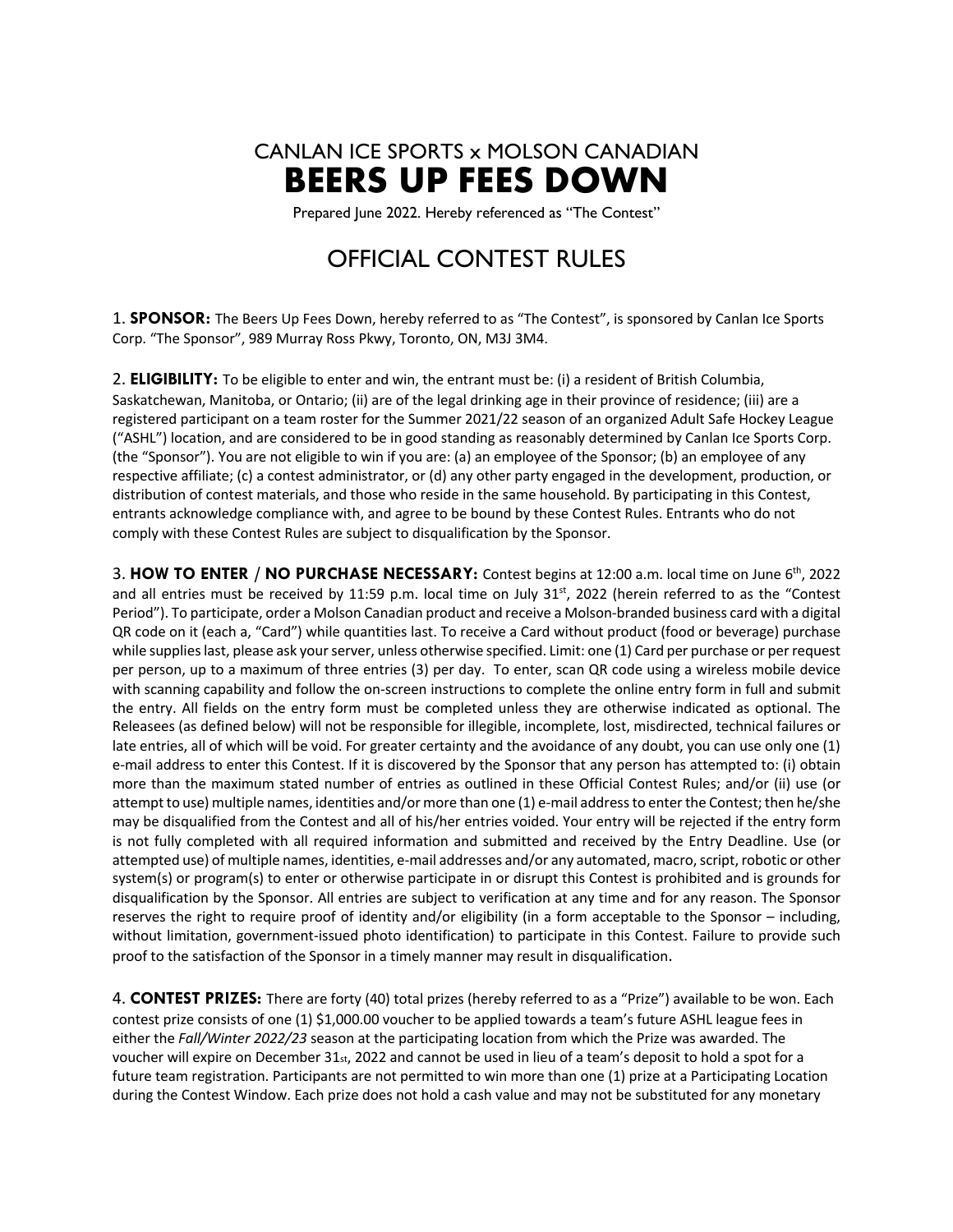difference between the actual and stated value, if any. Prizes are non-transferable or assignable and must be accepted as awarded with no substitutions in cash or otherwise, except at the Sponsor's sole discretion. Sponsor reserves the right to substitute a Prize of equivalent monetary value if a Prize or any part of the Prize cannot be awarded as described for any reason. The Releasees (as defined below) will not be responsible, however, if weather conditions, Event cancellations, labour disputes, any national emergency, war, civil commotion, acts of terrorism, acts of government or any agency thereof or other factors beyond Sponsor's reasonable control prevent a Prize or any part of a Prize from being fulfilled. In any such event, a winner will not be provided with a substitute Prize or cash equivalent. If any activity relating to any Prize is cancelled or postponed for any reason, the balance of the Prize may be awarded in full satisfaction of the Prize award. Prizes will only be released to the verified winner. Return of any Prize/Prize notification as undeliverable may result in disqualification and selection of an alternate eligible Winner.

5. **CONTEST DRAWINGS:** During the Contest Period, there will be four (4) dates where contest drawings will be conducted. At each contest drawing, there will be three (3) Prizes awarded at each Participating Location with winners subsequently being notified of the results of the contest. Contest drawings shall be subject to the schedule outlined below:

| CONTEST DRAWING DATE                        | <b>CONTEST ENTRY WINDOW</b>                  | <b>PRIZES AWARDED</b>                   |
|---------------------------------------------|----------------------------------------------|-----------------------------------------|
| July 12th, 2022, 2:00pm EST                 | June $6^{th}$ – June 17 <sup>th</sup> , 2022 | Five (5) total prizes to be awarded     |
|                                             | June $18^{th}$ – July $4^{th}$ , 2022        | Ten (10) total prizes to be awarded     |
| August 4 <sup>th</sup> , 2022 2:00 p.m. EST | July $5^{th}$ – July 18 <sup>th</sup> , 2022 | Fifteen (10) total prizes to be awarded |
|                                             | July 19th - July 31st, 2022                  | Fifteen (15) total prizes to be awarded |

6. **SKILL-TESTING QUESTION:** To be declared a Prize winner, the selected entrant(s) may be required to correctly answer, a mathematical skill-testing question without assistance of any kind, whether mechanical or otherwise. Sponsor will attempt to notify the selected entrant(s) by phone using the information provided at time of entry. If a selected entrant: (i) fails to correctly answer, or incorrectly answers, the skill-testing question; or, (ii) cannot accept the Prize as awarded for any reason whatsoever; then the Prize will be forfeited and the Sponsor has the right but not the obligation, in its sole discretion and time permitting, to select an alternate eligible entrant from among the remaining Qualifiers.

7. **RELEASES, ETC:** Before being declared a winner of a Prize, a selected entrant will be required to sign a Declaration of Compliance and a Release of Liability form for the applicable Prize, which (among other things): (i) confirms compliance with these Official Contest Rules; (ii) acknowledges acceptance of the applicable Prize as awarded; (iii) releases the Sponsor, the NHL Entities, CANLAN, and each of their respective advertising and promotional agencies, any contest judging organization, provincial liquor authorities, beer distribution companies, parent companies and affiliates of the foregoing and all of their respective directors, officers, owners, partners, employees, agents, representatives, successors and assigns (collectively, the "Releasees") from any and all liability in connection with this Contest, his/her participation therein and/or the awarding and use/misuse of the Prize or any portion thereof; and (iv) agrees to the publication, reproduction and/or other use of his/her name, address, voice, statements about the Contest and/or photograph or other likeness without further notice or compensation, in any publicity or advertisement carried out by or on behalf of the Sponsor in any manner whatsoever, including print, broadcast or the Internet. The Releasees do not make, nor in any manner are responsible or liable for: (i) any warranty, guarantee or representation, expressed or implied, in fact or in law relative to any Prize, including but not limited to its quality, merchantability, fitness for purpose or mechanical condition; and (ii) are not liable for injury, loss or damage of any kind resulting from the acceptance, use or misuse of any Prize, travel related thereto (as applicable), or otherwise from participation in this Contest. Declaration and Release documents must be returned within the time-period indicated in the documents or the applicable Prize will be forfeited.

8. **PERSONAL INFORMATION:** By entering this Contest, entrants consent to the collection, use and disclosure of their personal information for the purposes of administering the Contest, including, but not limited to, for the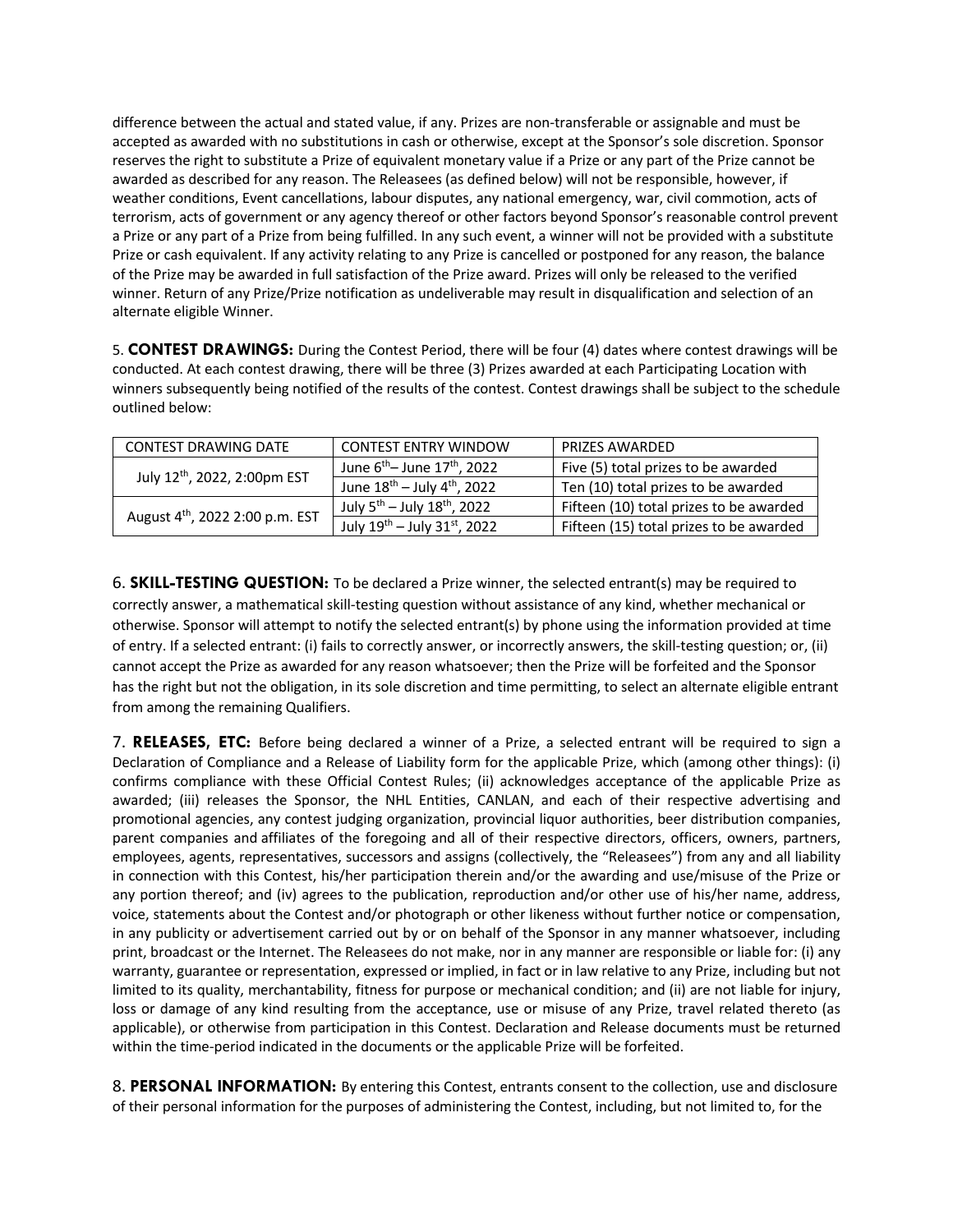purpose of receiving one or more messages, whether electronic or not, from the Sponsor or its designated representative, which may provide entrants with information regarding the Contest or otherwise further the administration of the Contest. The entrant will be deemed to have solicited these messages from the Sponsor by virtue of entering the Contest. By accepting the Prize, winners consent to the collection, use and disclosure to the public of their names, addresses (city, province/territory), voices, statements and photographs or other likenesses for publicity purposes in connection with the Contest in any media or formats, including but not limited to the Internet, without further notice, permission or compensation. Personal information will not otherwise be used or disclosed without consent. This section does not limit any other consent(s) that an individual may provide the Sponsor or others in relation to the collection, use and/or disclosure of his/her personal information.

9. **LIMITATIONS OF LIABILITY:** Without precluding the limitations of liability set forth elsewhere in these Official Contest Rules and/or the Declaration of Compliance and Release of Liability, and for greater certainty, the Releasees will not be liable for: a) any incomplete, illegible, or inaccurate information, whether caused by any equipment or programming associated with or utilized in the Contest, or by any technical or human error which may occur in the capturing and/or processing of entries; b) the theft, loss, destruction or unauthorized access to, or alteration of, entries; c) any problems with, or technical malfunctions of, telephone networks or lines, computer on-line systems, servers or providers, computer equipment, software, viruses or bugs; d) any failure of any entry to be received by or from Sponsor and/or entry to be captured or recorded for any reason including but not limited to traffic congestion on the Internet or at any website or combination thereof; e) damage to a participant's or other person's system occasioned by participation or downloading of materials in this Contest; f) any typographical or other errors in the offer or administration of this Contest, including but not limited to errors in advertising, these Official Contest Rules, the selection and/or announcement of eligible Qualifiers and/or Prize winner(s), and/or the distribution of any Prize(s); and/or g) any combination of the above.

10. **RIGHT TO TERMINATE, SUSPEND, OR AMEND:** Sponsor reserves the right to terminate, suspend or amend this Contest, in whole or in part, without prior notice.

11. **MISCELLANEOUS:** All decisions of the Sponsor, or any contest judging organization as designated by it, are final and binding without right of appeal in all matters relating to this Contest and by entering this Contest, all entrants agree to be bound by these Official Contest Rules. The Releasees will not be responsible for illegible, incomplete, lost, misdirected, affected by equipment failures, errors, failures or late entries which will be void. Any use of automated devices is prohibited. All entries become the property of Sponsor and will not be acknowledged or returned. No correspondence will be entered into except with selected entrants (or any other entrant(s) as deemed necessary by the Sponsor). Contest is subject to all applicable federal, provincial and municipal laws. In the event of a dispute regarding who submitted an entry, the entry will be deemed submitted by the authorized individual possessing the e-mail address of the submitted survey.

Sponsor reserves the right at its sole discretion to disqualify, from this Contest and any future Contest or other promotion conducted by Sponsor, any individual that it finds or believes to be not in compliance with these Official Contest Rules; to be tampering with the entry process or the operation of the Contest or Contest Website; or to be acting in an unsportsmanlike or disruptive manner, or with intent to annoy, abuse, threaten or harass any other person. ANY ATTEMPT BY AN ENTRANT OR ANY OTHER PERSON TO DELIBERATELY DAMAGE ANY WEBSITE OR TO UNDERMINE THE LEGITIMATE OPERATION OF THE CONTEST IS A VIOLATION OF CRIMINAL AND CIVIL LAWS AND, SHOULD SUCH AN ATTEMPT BE MADE, SPONSOR RESERVES THE RIGHT TO SEEK DAMAGES FROM ANY SUCH PERSON TO THE FULLEST EXTENT PERMITTED BY LAW.

Subject only to applicable law and any required regulatory approval, the Sponsor reserves the right and without prior notice, to adjust any of the dates and/or timeframes stipulated in these Official Contest Rules, to the extent necessary, for purposes of verifying compliance by any entrant or entry with these Official Contest Rules, or as a result of any technical or other problems, or in light of any other circumstances which, in the opinion of the Sponsor affects the proper administration of the Contest as contemplated in these Official Contest Rules, or for any other reason.

In the event of any discrepancy or inconsistency between the terms and conditions of these English Official Contest Rules and disclosures or other statements contained in any Contest-related materials, the terms and conditions of